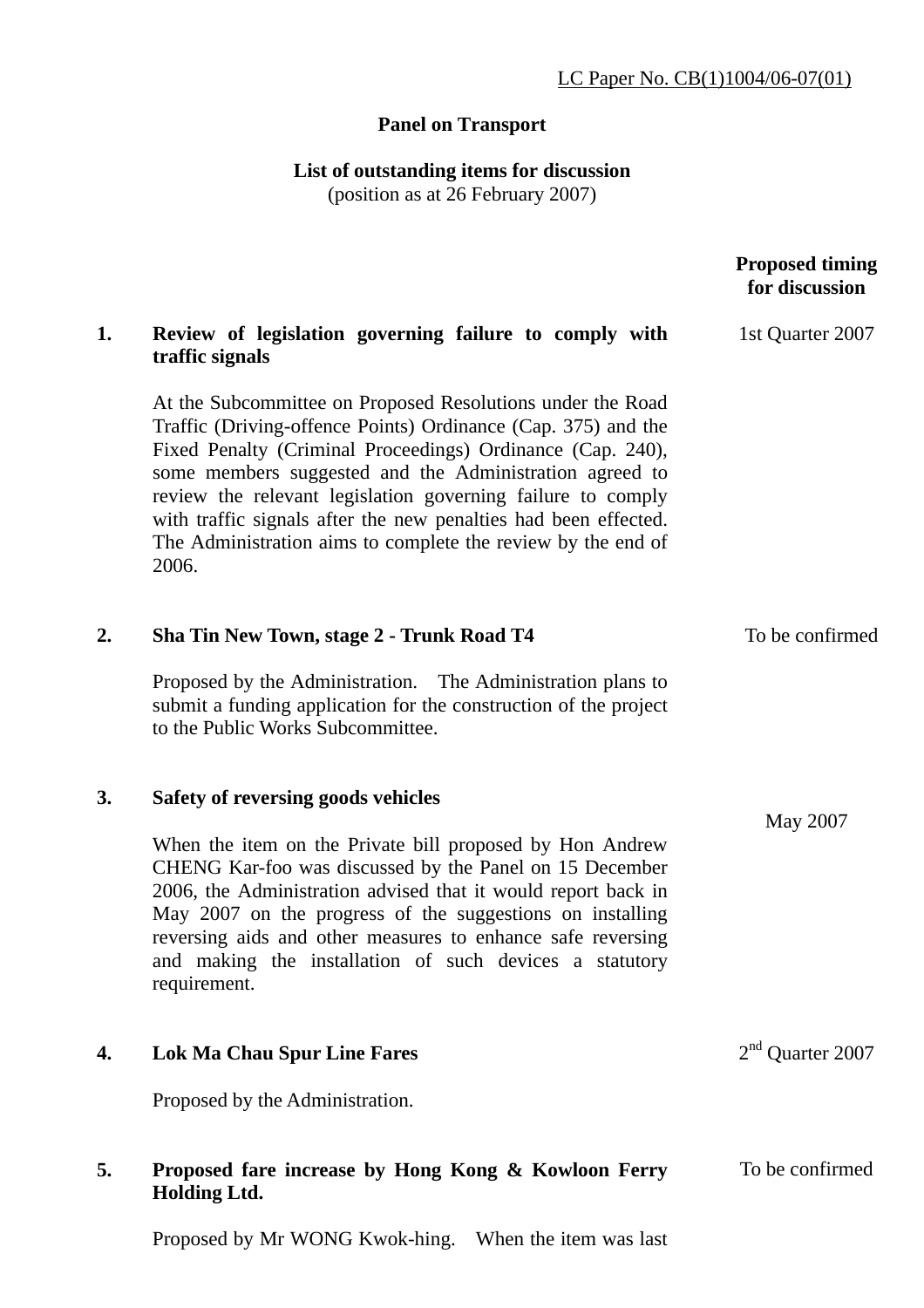## **Proposed timing for discussion**

To be confirmed

discussed at the meeting on 26 January 2007, members saw a need for the Administration to revert to the Panel before making a decision on the above fare increase application. The Administration was also urged to ensure all details requested at the meeting were ready when reporting back.

#### **6. Design of control boxes attached to traffic light poles at pedestrian crossings**  To be confirmed

Proposed by Mr WONG Kwok-hing. He would like the Administration to conduct an overall review of the design of control boxes attached to traffic light poles and electronic audible traffic signal installations at pedestrian crossings. He also calls on the Administration to adopt a standardized design of such facilities to facilitate use by persons with disabilities.

### **7. Review of public light bus operations**

Proposed by Mr Albert CHAN. In consideration of the recent media reports on triad infiltration in public light bus operations, Mr CHAN would like to review with the Administration measures to tackle the problem and other monitoring issues relating to red minibus (RMB) operations, as well as the progress of work in respect of the conversion of RMB to green minibus operations.

#### **8. Measures to rationalize utilization of Build-Operate-Transfer tunnels**  To be confirmed

The item was discussed by the Panel on 19 December 2005. At the meeting on 24 October 2006, members expressed the need for the Administration to report on the progress of efforts made to enhance the utilization of Route 3. The Panel urged the Administration to speed up the work to improve the distribution of traffic among the three road harbour crossings and enhance the utilization of Route 3, including the discussions with the operators of the Eastern Harbour Crossing, Western Harbour Crossing and Route 3.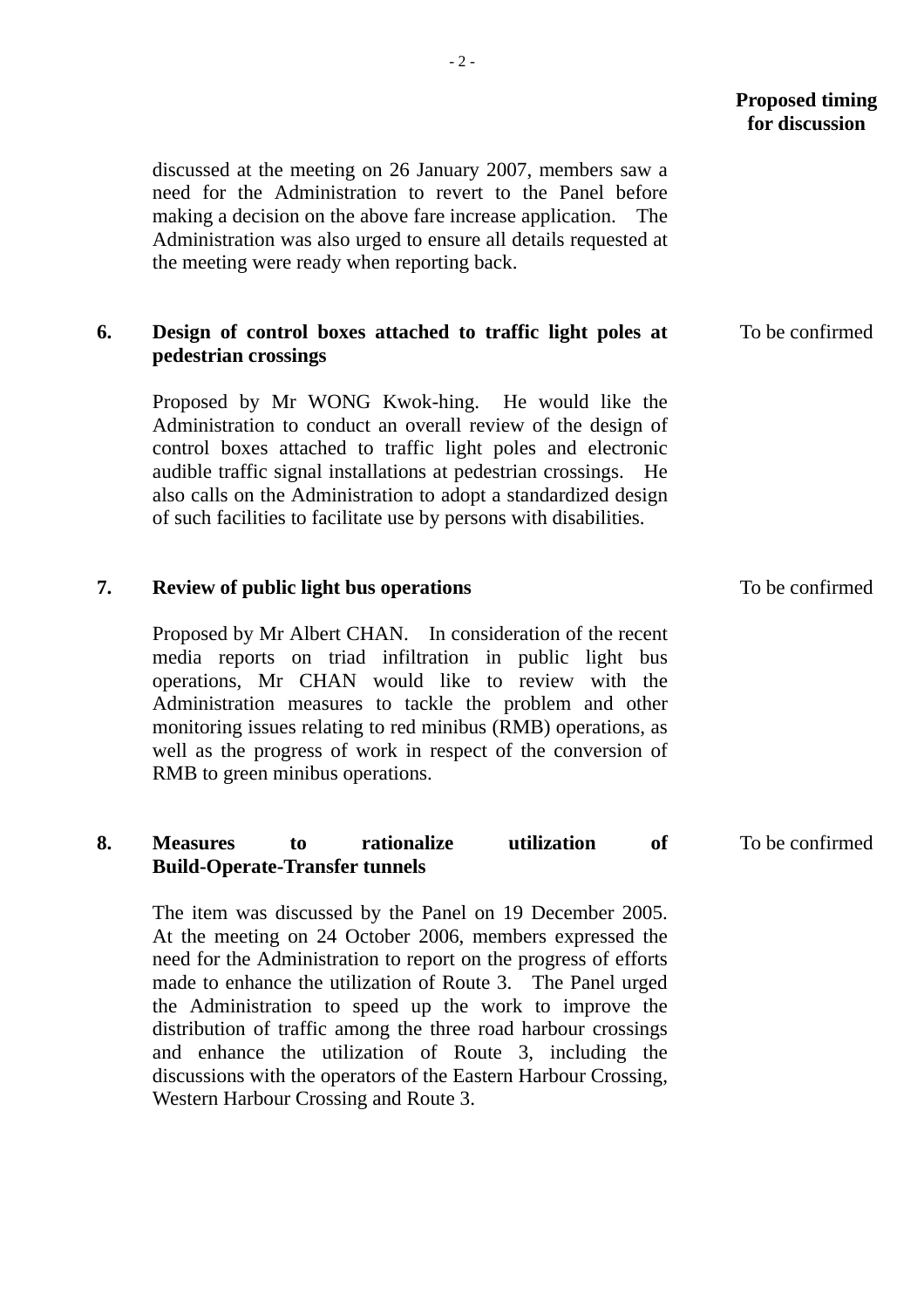### **Proposed timing for discussion**

To be confirmed

## **9. Exemption from regulation 53(2) of the Road Traffic (Traffic Control) Regulations (Cap. 374 sub. leg. G) for vehicles used for canvassing activities**

At the Subcommittee to Study Four Items of Subsidiary Legislation under the Road Traffic Ordinance, some members of the Subcommittee considered that the Administration should take a broader view and the proposed Amendment Regulations should aim at facilitating not only the float parades to be held at the Hong Kong Disneyland but also canvassing activities during elections. The Administration was of the view that the safety requirements for standing passengers on such vehicles went beyond the ambit of the then legislative amendments, but the Administration undertook to separately examine this proposal in detail.

#### **10. Legislative amendments relating to lighting, reflectors and markings of vehicles**  To be confirmed

The Administration expects that the draft legislation will be ready within the 2006-07 legislative session. It will consult the Panel before the legislation is tabled at LegCo for negative vetting.

#### **11. Measures to regulate taxi operation**  To be confirmed

Proposed by the Chairman. In recognition that the present difficult business environment of taxis is partly attributed to the discounts offered by some taxi drivers, the Chairman sees a need for the Administration to actively map out measures to tackle the malpractice and to review the present taxi fare level.

#### **12. Northwest New Territories Traffic and Infrastructure Review**  To be confirmed

The item was discussed on 22 April 2005. Members noted the merits of different packages of highway projects and urged the Administration for timely delivery of the highway projects.

#### **13. Impact of Ngong Ping Skyrail on New Lantao Bus Company**  To be confirmed

This item is proposed by Mr Albert CHAN. At the meeting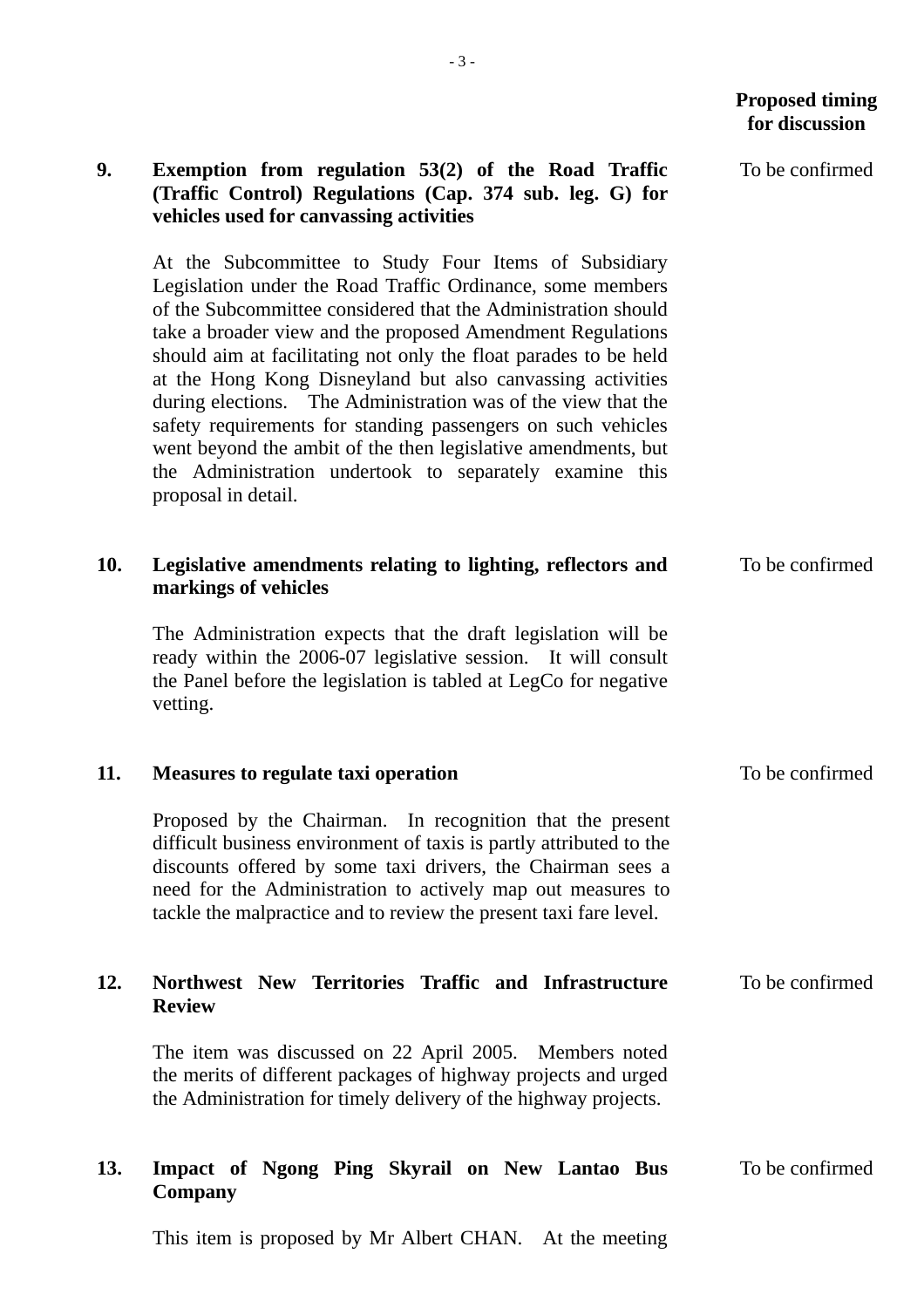### **Proposed timing for discussion**

on 12 October 2006, Mr CHAN highlighted the urgent need for the Panel to discuss the Ngong Ping Skyrail project as a transport issue in consideration of the impact of its operation on the commercial viability of the New Lantao Bus Company Ltd. and hence the sustainability of bus services to the travelling public on Lantau Island.

(Note: The Administration has pointed out that the Ngong Ping Skyrail commenced operation in September 2006, its impact on the New Lantao Bus Company (1973) Ltd. will only become stabilized at a later stage. Moreover, the Company needs time to ascertain its services and financial position before mapping out any necessary changes to its operation. The Administration suggests confirming the timing of discussion at a later stage.)

### **14. Private Driving Instructor's Licences**

At the meeting on 24 February 2006, when the captioned subject was discussed, the Panel agreed to revisit the subject matter, pending the biennial review to be carried out by the Administration in early 2007 to determine if there was a need to issue new private driving instructor's (PDI) licences. The Administration was also urged to consider reviewing the grouping of PDIs in the context of the review and revert to the Panel.

# **15. Alignment for North Lantau Highway Connection and update on Hong Kong - Zhuhai - Macao Bridge**

The Administration plans to brief the Panel on the latest development in the planning of the North Lantau Highway Connection and the progress update of the planning and implementation of Hong Kong – Zhuhai – Macao Bridge including the construction cost, financial arrangements, toll determination mechanism and traffic flow projections etc.

# **16. Review of legislation governing the use of electrically powered two-wheeled transporter or bicycle**

Proposed by Mr Albert Jinghan CHENG.

 The Administration will provide an information paper to brief members on the related matters

 The Administration will provide an information paper to brief members on the related matters

 The Administration will provide an information paper to brief members on the related matters